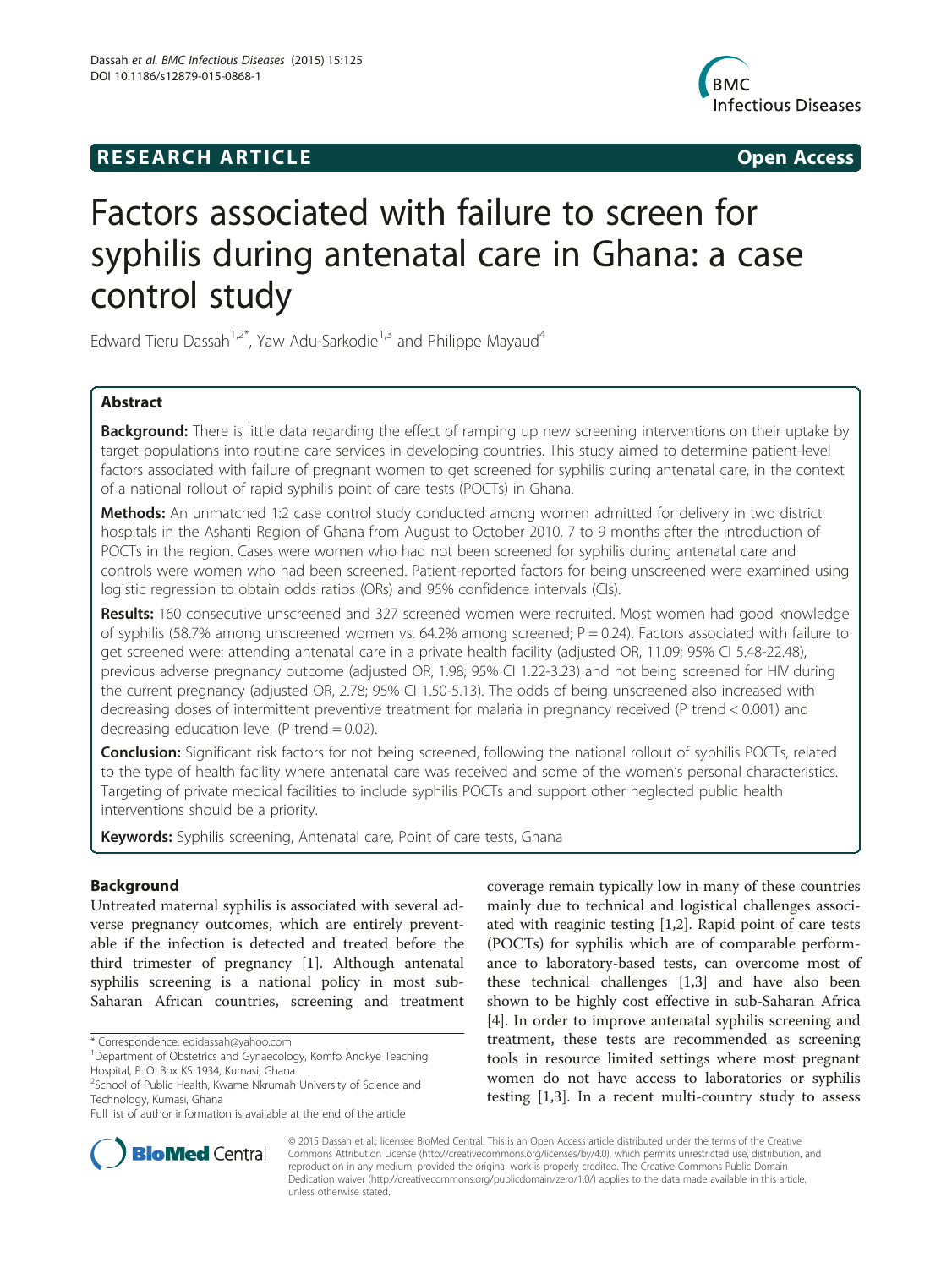the feasibility of introducing POCTs into antenatal clinics, POCTs were shown to increase antenatal syphilis screening and treatment coverage, resulting in the scale up of POCTs for antenatal syphilis screening in most of these countries [[1\]](#page-8-0).

Similar to other sub-Saharan African countries, antenatal syphilis screening had been poorly implemented in Ghana partly due to the above challenges [\[5](#page-8-0)]. However, following recent dramatic increases in reported treponemal infection prevalence among pregnant women, the Ghana Health Service in conjunction with its health development partners decided to scale up POCTs for antenatal syphilis screening in public health facilities throughout the country [\[6](#page-8-0)]. The current study is one of a number that were conducted to assess the rollout of syphilis POCTs in Ghana. Data pertaining to the factors associated with failure of pregnant women to screen for syphilis during antenatal care (ANC) following nationwide scale up of syphilis POCTs remains very sparse. We hypothesized that the major barriers to antenatal syphilis screening from the client's perspective were likely to include: late booking, distance from the clinic, and lack of knowledge or offer of syphilis screening during antenatal care. The main aim of this study was to determine the factors associated with failure to be screened for syphilis during antenatal care in Ghana.

# Methods

We conducted an unmatched case–control study among women admitted for delivery in two public health district hospitals in the Ashanti Region of Ghana from August to October, 2010, the Manhyia District and St Patrick's hospitals serving periurban and rural populations, respectively.

"Cases" were women who had not been screened for syphilis during ANC or did not have any syphilis results documented in the maternal (ANC) record booklet. "Controls" were women who had been screened for syphilis during ANC and had their results documented in the maternal record booklet. Two controls were selected consecutively on the same day for each case.

#### Procedures

The research team visited the study sites early each morning before women were discharged from the hospital after delivery each day of the week except weekends and public holidays. Together with the midwives on duty, the research team reviewed the antenatal records of women who had delivered on the previous day(s) to identify eligible women for the study. For legal reasons, only women aged 18 and above were eligible, whilst women without antenatal records were excluded. Every eligible unscreened woman ("case") and the next two eligible consecutive women who were screened for syphilis ("controls") were selected. After giving informed consent, they were invited to participate in the study. All consenting women underwent a confidential interview in Twi or English using a pretested structured questionnaire and a review of their ANC record booklets.

Data on the women's socio-demographic and reproductive health characteristics included: knowledge of exposure to recommended antenatal syphilis screening and treatment including partner notification and treatment, and treatment of babies of syphilis seropositive mothers at delivery; as well as other maternal and newborn interventions such as, prevention of mother to child transmission (PMTCT) of HIV, intermittent preventive treatment of malaria in pregnancy  $(IPT_p)$  and tetanus toxoid administration were collected. Other risk factors for failure to screen for syphilis during antenatal care such as; gestational age at booking, cost and time of travel to the health facility, and type of health facility where ANC was received most were also explored.

Women's knowledge of syphilis was assessed by evaluating their responses to nine questions on maternal syphilis including; mode of transmission, consequences, testing and prevention of mother-to-child transmission of syphilis. Each correct response attracted a score of "+1" while each "incorrect" or "undecided" ("don't know") response was assigned a score of "0". The scores for each woman were summed and graded as follows; scores 0-3 = poor,  $4-6$  = average and  $7-9$  = good.

#### Statistical power and analyses

Using Epi Info version 3.5.1 (Centers for Disease Control and Prevention, Atlanta, USA), we estimated that a sample size of 450 (150 unscreened women and 300 screened women) would have over 80% power to detect odds ratios (ORs) of 2.6, 3.7, 4.9 and 5.5 for late first ANC visit, history of previous STI, living far from antenatal syphilis screening service unit and lack of knowledge about the infection and antenatal syphilis screening, respectively, assuming that the proportion of screened women with these exposures were 10.9%, 10.1% , 23.2% and 38.9% respectively, as observed in a previous study from Mongolia [[7\]](#page-8-0). This was the only available recent study which examined risk factors for failure to screen women for syphilis during ANC.

Categorical variables were compared according to syphilis screening status using the  $\chi^2$ , Fisher's exact or Mann–Whitney rank sum tests as appropriate, while continuous variables were compared using the student t tests. Risk factors for being unscreened were reported using odds ratios (OR) and 95% confidence intervals (CIs) obtained by logistic regression. Univariable analysis was performed to examine the association of each explanatory variable with being unscreened and variables whose association reached statistical significance at  $P < 0.1$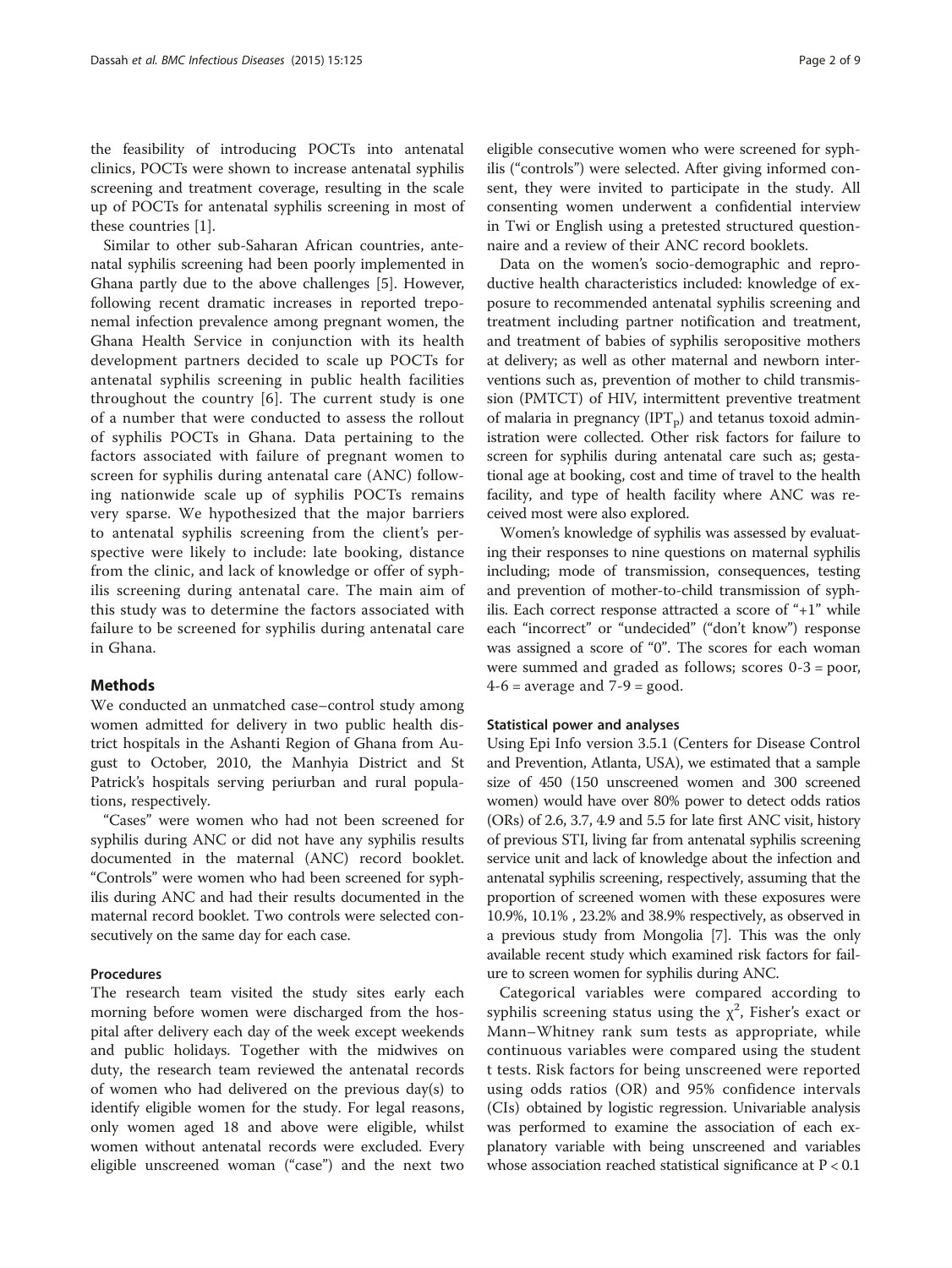were included in a multivariable model. Significant explanatory variables including age as an a priori factor were added one at a time and those which remained independently associated with being unscreened at  $P < 0.1$  were retained until all variables in the model were significant at P < 0.1. Excluded explanatory variables were retested in the final model one at a time to confirm lack of association. Tests for linear trend were performed for variables with more than two ordered categories. Likelihood ratio tests were used to assess the strength of association of each explanatory variable with the risk of being unscreened and linear trends.

The study was approved by the institutional review boards of the Ghana Health Service and Kwame Nkrumah University of Science and Technology, Ghana, and the London School of Hygiene and Tropical Medicine, United Kingdom.

#### Results

#### Study population

A total of 1,162 women delivered at the two hospitals within the study period, of whom 863 (74.3%) were eligible for inclusion into the study. Altogether, 160 (86.0%) of 186 unscreened women and 327 (45.2%) of 724 possible "controls" were recruited into the study (Figure [1\)](#page-3-0). About two-thirds of the "cases" and "controls" were recruited from the larger St Patrick's hospital.

# Background and reproductive characteristics of unscreened ("cases") and screened ("controls") women

The socio-demographic characteristics of "cases" (unscreened women) and "controls" (screened women) are shown in Table [1](#page-4-0). Their age distributions were similar (mean ages 26.6 vs. 27.0 years-old). Women who had been screened for syphilis were more likely to have attended school  $(P = 0.04)$ . Although the mode of travel and travel time to the health facility were not significantly different for cases and controls, unscreened women were more likely to have spent less than 0.50 Ghana cedis (~0.35 US\$ in October 2010 [\[8](#page-8-0)]) as travel cost to the hospital compared to those who were screened for syphilis  $(P = 0.002)$ .

The sexual and reproductive health characteristics of the women are shown in Table [2.](#page-5-0) Less than 5% of "cases" and "controls" reported having ever had a sexually transmitted infection (STI), genital ulcer disease or yaws (a non-venereal treponemal infection which cannot be distinguished from syphilis through blood tests). Compared to women who had been screened for syphilis during ANC, unscreened women were more likely to have attended private health facilities for ANC  $(P < 0.001)$ , and less likely to have attended at least four ANC visits  $(P = 0.02)$ , to have received HIV screening  $(P = 0.002)$ or three doses of  $IPT_p$  (P < 0.001). The association between syphilis screening status and any previous adverse

pregnancy outcome (ie, spontaneous abortion, preterm delivery or stillbirth) was of borderline significance (29.4% vs. 21.7%; P = 0.06). Screened women had better knowledge of syphilis than unscreened women (64.2% vs. 58.7%), but the difference was not statistically significant. Late booking for first ANC visit was not significantly associated with being unscreened.

Four women (1 of 126 unscreened and 3 of 293 screened women) with documented HIV results were HIV-1 seropositive; unscreened and screened women did not differ for their HIV sero-status (1% vs. 0.8%;  $P = 1.0$ ).

# Factors associated with lack of syphilis screening during antenatal care

On univariable analysis (Table [3\)](#page-6-0), unscreened women were more likely to have a lower education level, to have attended a private health facility for most of the current pregnancy, to have spent less than an average of 0.50 Ghana cedis as travel cost per visit to the health facility, to have had less than four ANC visits, to not have been screened for HIV and to have received less than three doses of  $IPT_p$  in the course of the current pregnancy. On multivariable analysis (Table [3\)](#page-6-0), attending ANC in a private health facility hugely increased the odds of being unscreened at the time of delivery (adjusted OR, 11.09; 95% CI 5.48-22.48). Women who had experienced an adverse pregnancy outcome in a previous pregnancy were also more likely to be unscreened (adjusted OR, 1.98; 95% CI 1.22-3.23), as were those who had not been screened for HIV during the current pregnancy (adjusted OR, 2.78; 95% CI 1.50-5.13). The odds of being unscreened increased with decreasing number of doses of  $IPT<sub>p</sub>$  received (P trend < 0.001) as well as decreasing level of education  $(P$  trend = 0.02).

# Characteristics and management of syphilis seropositive women

Nine women (2.8%) aged 20 to 31 years were seropositive for syphilis; seven (77.8%) of whom delivered at St Patrick's Hospital and the remaining two at Manhyia District Hospital. All nine women had attended public health facilities for ANC and were HIV-negative. Six women had completed basic education, while the remaining three had had no formal education. Five (55.6%) women had average to good knowledge of syphilis and 4 (44.4%) were poorly knowledgeable about syphilis. Two women had had previous spontaneous abortions; no other previous adverse pregnancy outcome was reported. Five (55.6%) syphilis seropositive women had been treated for syphilis during ANC but only two babies were given prophylactic treatment for syphilis at birth, the remaining seven babies were offered treatment upon advice from the research team. No cases of congenital syphilis were diagnosed (by the attending staff) within the study period. Only two syphilis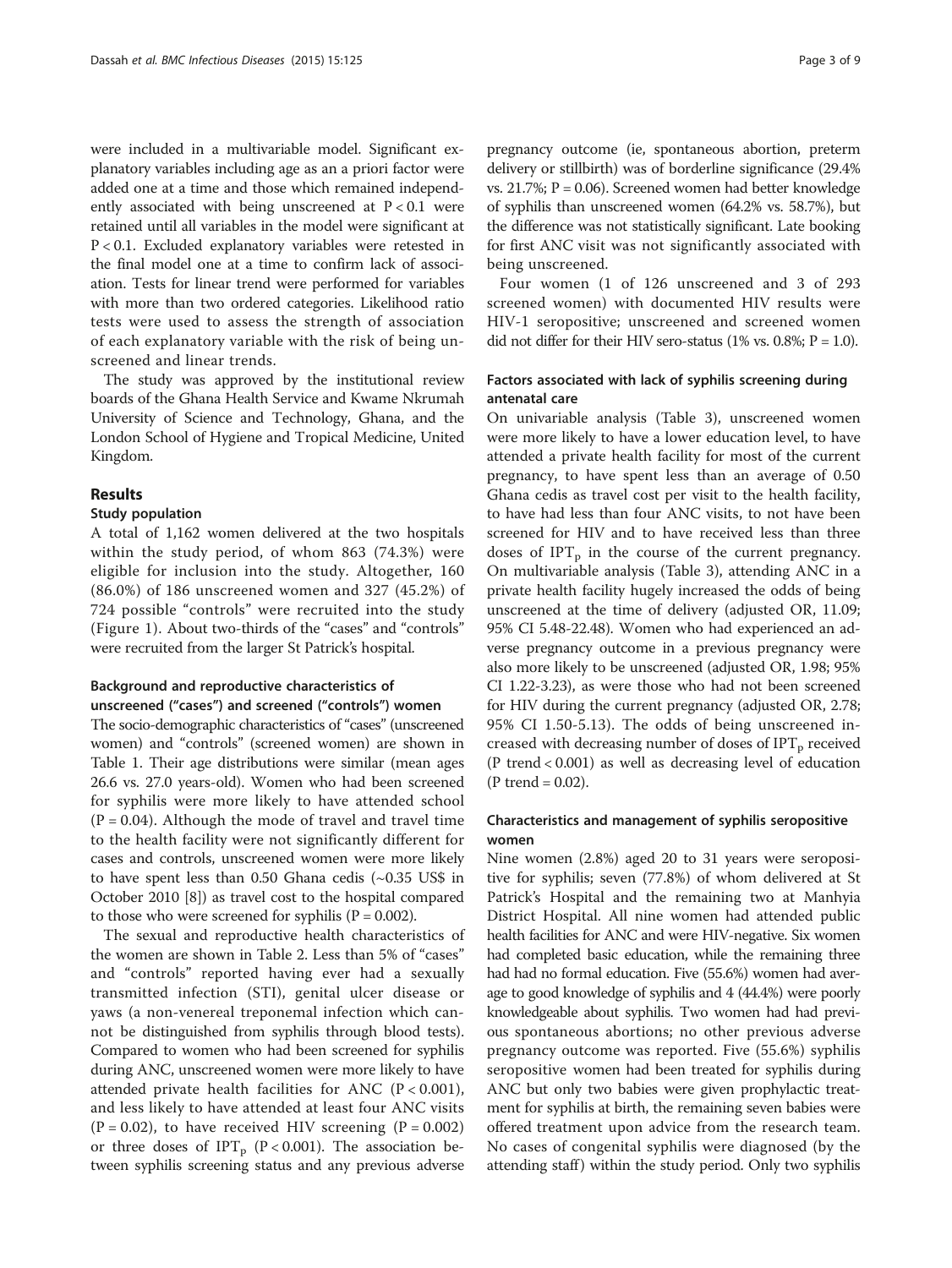<span id="page-3-0"></span>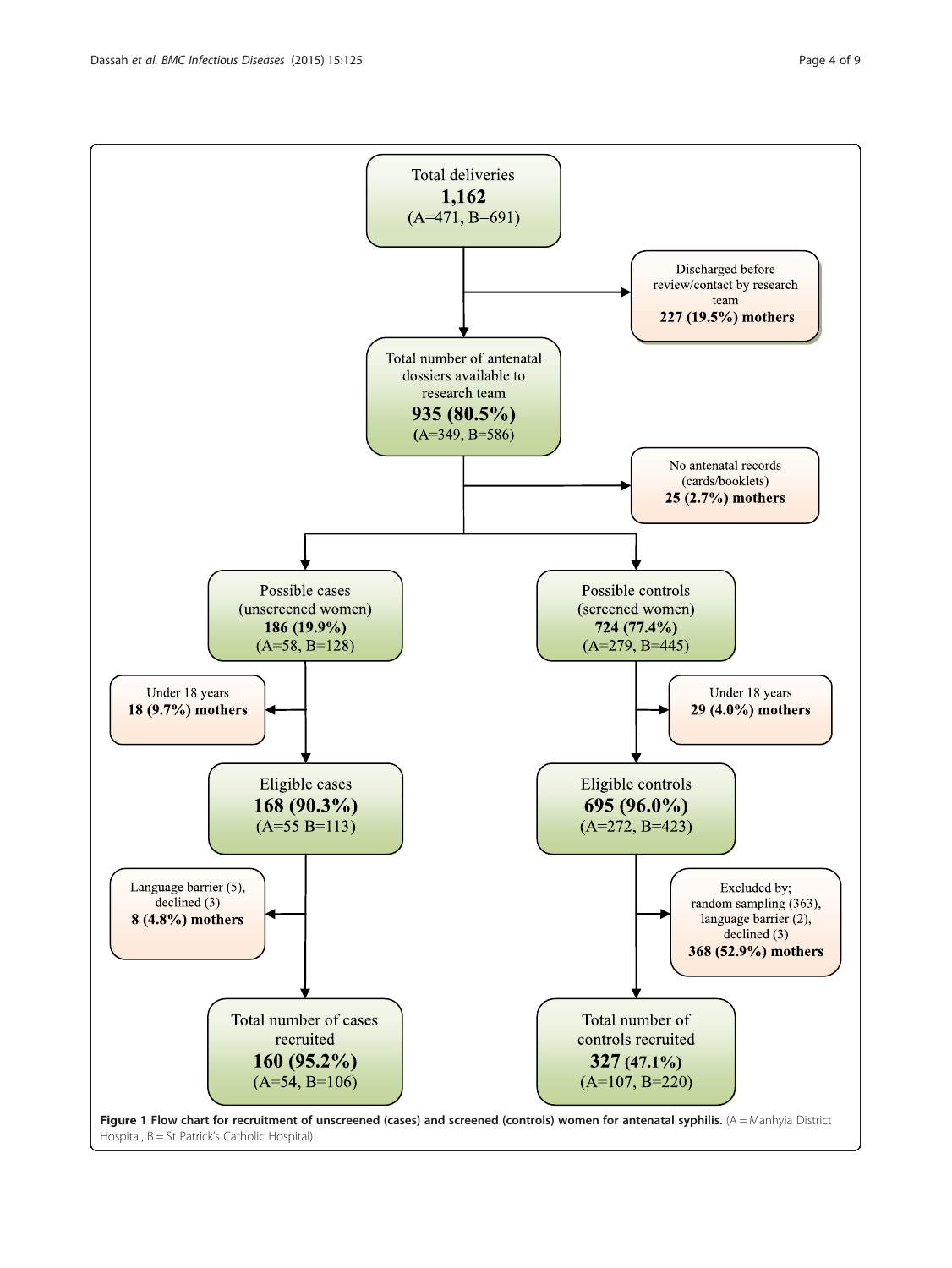| Characteristic                                                  | Unscreened<br>women<br>N = 160 n (%)* | Screened<br>women<br>$N = 327$ n (%)* | P-value |
|-----------------------------------------------------------------|---------------------------------------|---------------------------------------|---------|
| Age group, years                                                |                                       |                                       | 0.83    |
| 18-19                                                           | 22 (13.8)                             | 33 (10.1)                             |         |
| 20-24                                                           | 44 (27.5)                             | 92 (28.1)                             |         |
| 25-29                                                           | 45 (28.1)                             | 99 (30.3)                             |         |
| 30-34                                                           | 26 (16.3)                             | 54 (16.5)                             |         |
| 35-46                                                           | 23 (14.4)                             | 49 (15.0)                             |         |
| Mean (standard<br>deviation[SD])                                | 26.6 (6.2)                            | 27 (6.2)                              | 0.47    |
| <b>Marital status</b>                                           |                                       |                                       | 0.15    |
| Single                                                          | 12(7.5)                               | 14 (4.3)                              |         |
| Married/cohabiting                                              | 148 (92.5)                            | 313 (95.7)                            |         |
| Religion                                                        |                                       |                                       | 0.14    |
| Christian                                                       | 112 (70.0)                            | 249 (76.1)                            |         |
| Muslim/other                                                    | 48 (30.0)                             | 78 (23.9)                             |         |
| <b>Education</b>                                                |                                       |                                       | 0.04    |
| No formal education                                             | 33 (20.6)                             | 41 (12.5)                             |         |
| Basic education                                                 | 115 (71.9)                            | 249 (76.2)                            |         |
| At least secondary<br>education                                 | 12(7.5)                               | 37 (11.3)                             |         |
| Occupation of woman                                             |                                       |                                       | 0.45    |
| Professional                                                    | 3(1.9)                                | 13 (4.0)                              |         |
| Vocational                                                      | 43 (26.9)                             | 75 (22.9)                             |         |
| Trading/business                                                | 68 (42.5)                             | 140 (42.8)                            |         |
| Manual/farmer                                                   | 13(8.1)                               | 39 (11.9)                             |         |
| Unemployed                                                      | 33 (20.6)                             | 60 (18.4)                             |         |
| <b>Occupation of spouse</b>                                     |                                       |                                       | 0.06    |
| Professional                                                    | 13(8.1)                               | 29 (8.9)                              |         |
| Vocational                                                      | 76 (47.5)                             | 144 (44.0)                            |         |
| Trading/business                                                | 31 (19.4)                             | 95 (29.1)                             |         |
| Manual/farmer                                                   | 36 (22.5)                             | 57 (17.4)                             |         |
| Unemployed                                                      | 4(2.5)                                | 2(0.6)                                |         |
| Mode of travel to the clinic                                    |                                       |                                       | 0.11    |
| By foot                                                         | 47 (29.4)                             | 74 (22.6)                             |         |
| Self/public transport                                           | 113 (70.6)                            | 253 (77.4)                            |         |
| Average travel cost<br>per visit to the clinic<br>(Ghana cedis) |                                       |                                       | 0.002   |
| < 0.50                                                          | 34 (30.4)                             | 26 (14.3)                             |         |
| $0.5 - < 1.00$                                                  | 55 (49.1)                             | 146 (58.2)                            |         |
| $1.00+$                                                         | 23 (20.5)                             | 69 (27.5)                             |         |
| Average travel time<br>to the clinic                            |                                       |                                       | 0.32    |
| <30 minutes                                                     | 102 (63.8)                            | 193 (59.0)                            |         |
| 30+ minutes                                                     | 58 (36.2)                             | 134 (41.0)                            |         |

<span id="page-4-0"></span>Table 1 Sociodemographic characteristics and antenatal syphilis screening status of women recruited at delivery

Table 1 Sociodemographic characteristics and antenatal syphilis screening status of women recruited at delivery (Continued)

| Registered with the<br><b>National Health</b><br><b>Insurance Scheme</b> |            |            | 0.48 |
|--------------------------------------------------------------------------|------------|------------|------|
| Yes                                                                      | 69 (43.1)  | 152 (46.5) |      |
| No                                                                       | 91 (56.9)  | 175 (53.5) |      |
| <b>Registered with the Free</b><br><b>Maternity Care Scheme</b>          |            |            | 0.09 |
| Yes                                                                      | 139 (86.9) | 300 (91.7) |      |
| No                                                                       | 21(13.1)   | 27(8.3)    |      |
|                                                                          |            |            |      |

\* Values are given as number (percentage) unless otherwise indicated.

seropositive women were asked to invite their partners for counseling, testing and treatment, but the partners never honoured the invitations. We did not investigate whether these seropositive women had been screened for syphilis during a previous pregnancy.

# **Discussion**

This study identified maternal risk factors for the omission of syphilis screening during ANC in the context of a recent national rollout of treponemal POCTs in Ghana. The significant risk factors pertained to the health service which the women attended (private hospitals, and to some of the women's personal characteristics (previous experience of adverse pregnancy outcome and their level of education).

Overall, most women had good knowledge of syphilis with no statistically significant differences between cases and controls. This contrasts with findings from a study in Mongolia where screened women had significantly higher knowledge scores for syphilis [\[7](#page-8-0)]. The findings in Ghana are not surprising since health education talks are given to all women attending ANC in both public and private clinics, and maternal syphilis is one of the key topics discussed, with strong encouragement for interactive discussions. In some facilities, especially where syphilis testing is performed in the laboratory, group counselling for syphilis testing is done at this stage, much similar to the "opt-out" approach of routine antenatal HIV screening [\[9](#page-8-0)]. These educational talks and counselling sessions are given in the local dialects, for example in Twi in the Ashanti region, to ensure that most pregnant women understand the issues being discussed. Poor knowledge of syphilis may be a result of not discussing syphilis during ANC as may have been the case in facilities not offering the tests, or when pregnant women reported late at their facility (thereby missing the health education component) or if the health talk had been poorly conducted. Notwithstanding the observed low syphilis seroprevalence among screened women, antenatal syphilis screening must be encouraged, as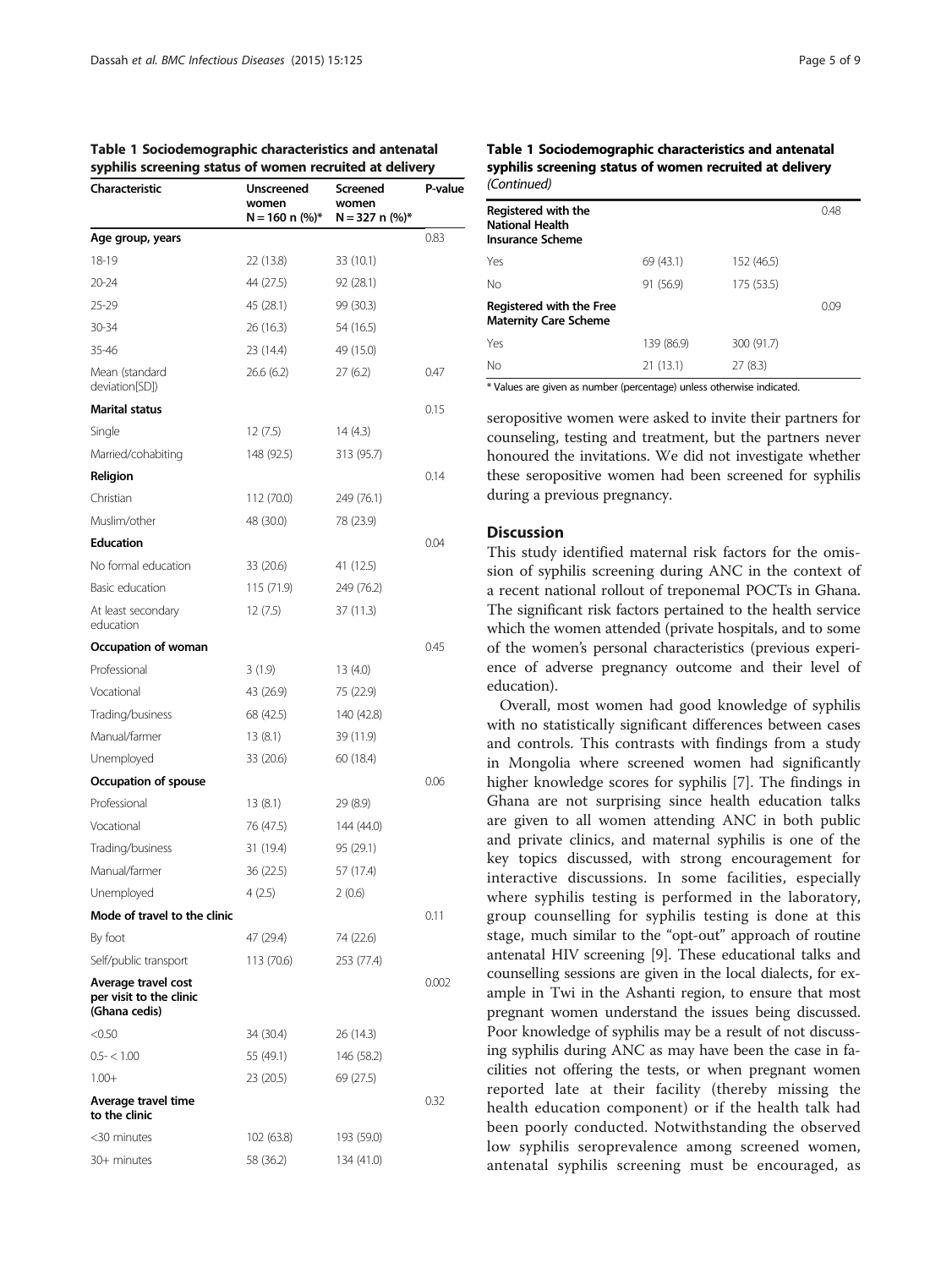#### <span id="page-5-0"></span>Table 2 Reproductive and sexual health characteristics and antenatal syphilis screening status of women recruited at delivery

| נייט מוניא מי איטווי                                      |                                       |                                           |         |
|-----------------------------------------------------------|---------------------------------------|-------------------------------------------|---------|
| Characteristic                                            | Unscreened<br>women<br>N = 160, n (%) | Screened<br>women<br>$N = 327$ , n $(\%)$ | P-value |
| Number of pregnancies                                     |                                       |                                           | 0.44    |
| $1 - 2$                                                   | 68 (42.5)                             | 152 (46.5)                                |         |
| $3 - 4$                                                   | 49 (30.6)                             | 104 (31.8)                                |         |
| $5 - 11$                                                  | 43 (26.9)                             | 71 (21.7)                                 |         |
| Median (interquartile range)                              | $3(2-5)$                              | $3(2-4)$                                  | 0.54    |
| Ever had STI                                              |                                       |                                           | 0.83    |
| Yes                                                       | 3(1.9)                                | 10(3.1)                                   |         |
| No                                                        | 154 (96.3)                            | 310 (94.8)                                |         |
| Does not know                                             | 3(1.9)                                | 7(2.1)                                    |         |
| Ever had genital ulcer<br>disease                         |                                       |                                           | 0.82    |
| Yes                                                       | 5(3.1)                                | 9(2.8)                                    |         |
| No                                                        | 155 (96.9)                            | 318 (97.2)                                |         |
| Ever had yaws                                             |                                       |                                           | 0.59    |
| Yes                                                       | 3(1.9)                                | 5(1.5)                                    |         |
| No                                                        | 141 (88.1)                            | 298 (91.1)                                |         |
| Does not know                                             | 16 (10.0)                             | 24(7.3)                                   |         |
| Condom use with regular<br>partner                        |                                       |                                           | 0.86    |
| Never                                                     | 148 (92.5)                            | 301 (92.1)                                |         |
| Sometimes                                                 | 12(7.5)                               | 26 (7.9)                                  |         |
| Ever had spontaneous<br>abortion                          |                                       |                                           | 0.10    |
| Yes                                                       | 30 (18.7)                             | 43 (13.2)                                 |         |
| No                                                        | 130 (81.3)                            | 284 (86.8)                                |         |
| Ever had premature birth                                  |                                       |                                           | 0.96    |
| Yes                                                       | 7 (4.4)                               | 14(4.3)                                   |         |
| No                                                        | 153 (95.6)                            | 313 (95.7)                                |         |
| Ever had stillbirth                                       |                                       |                                           | 0.37    |
| Yes                                                       | 11(6.9)                               | 16(4.9)                                   |         |
| No                                                        | 149 (93.1)                            | 311 (95.1)                                |         |
| <sup>a</sup> Ever had any adverse<br>pregnancy outcome    |                                       |                                           | 0.06    |
| Yes                                                       | 47 (29.4)                             | 71 (21.7)                                 |         |
| Νo                                                        | 113(70.6)                             | 256 (78.3)                                |         |
| <b>Facility where antenatal</b><br>care was attended most |                                       |                                           | < 0.001 |
| Public health facility                                    | 119 (74.4)                            | 314 (96.0)                                |         |
| Private health facility                                   | 41 (25.6)                             | 13(4.0)                                   |         |
| <b>Gestation at booking</b>                               |                                       |                                           | 0.35    |
| Early booking<br>(up to 26 weeks)                         | 150 (93.8)                            | 313 (95.7)                                |         |
| Late booking (after<br>26 weeks)                          | 10(6.2)                               | 14(4.3)                                   |         |

# Table 2 Reproductive and sexual health characteristics and antenatal syphilis screening status of women recruited at delivery (Continued)

|                                          |            | 0.02    |
|------------------------------------------|------------|---------|
| 36 (22.5)                                | 46 (14.1)  |         |
| 124 (77.5)                               | 281 (85.9) |         |
| Median (interquartile range)<br>$6(4-8)$ | $7(5-9)$   | 0.001   |
|                                          |            | 0.002   |
| 126 (78.8)                               | 293 (89.6) |         |
| 34 (21.2)                                | 34 (10.4)  |         |
|                                          |            | 0.24    |
| 66 (41.3)                                | 117 (35.8) |         |
| 94 (58.7)<br>Average-Good (scores 4–9)   | 210 (64.2) |         |
|                                          |            | < 0.001 |
| 18 (11.2)                                | 13(4.0)    |         |
| 75 (46.9)                                | 118(36.1)  |         |
| 67 (41.9)                                | 196 (59.9) |         |
|                                          |            | 0.37    |
| 13(8.1)                                  | 35 (10.7)  |         |
| 147 (91.9)                               | 292 (89.3) |         |
|                                          |            |         |

<sup>a</sup>Adverse pregnancy outcome: spontaneous abortion, preterm delivery or stillbirth.

 $^{b}$ Total score for knowledge = 9: scores of 1-3 = poor; 4-6 = average; 7-9 = good. <sup>c</sup>IPT<sub>p</sub>- Intermittent preventive treatment for malaria in pregnancy (using sulphadoxine-pyrimethamine).

prenatal screening for syphilis has been found to be extremely cost effective, even at similar low prevalence [\[4,10](#page-8-0)].

The finding that pregnant women who attended private health facilities were at an increased risk of not being screened for syphilis is consistent with results from other studies in both developed and resourceconstrained countries [[7,11-14](#page-8-0)]. In resource-limited settings, most private facilities are usually smaller. Lack of test kits and limited capacities for performing syphilis tests tend to be major barriers to antenatal syphilis screening [\[7,11,12](#page-8-0),[14\]](#page-8-0). Most of the private health facilities attending to pregnant women in the study setting (peri-urban and rural areas of Ashanti region) were relatively small private midwife-managed maternity homes/clinics with limited infrastructure and staff. At the time of conducting this study, distribution of syphilis POCTs was limited to public health facilities and a few major private facilities. Pregnant women attending the smaller private facilities may not have been offered the test because the test kits were not available. The few women who got tested may have been referred by their providers to larger facilities for testing. While we did not investigate why pregnant women chose to pay more to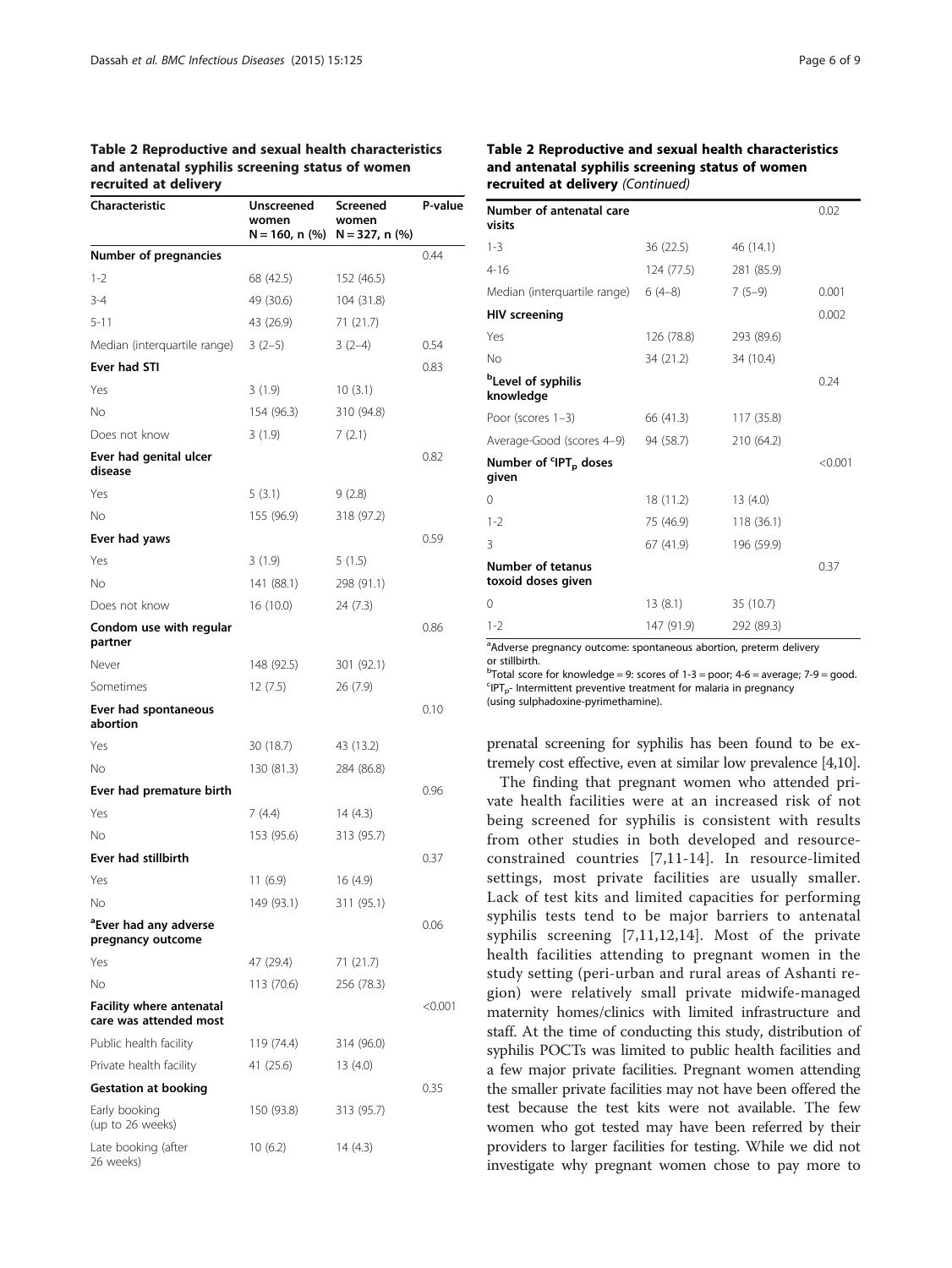# <span id="page-6-0"></span>Table 3 Factors associated with women's failure to be screened for syphilis during antenatal care in Ghana

| Characteristic                                            | Unscreened women<br>$N = 160$ , n $(\%)$ | Screened women<br>$N = 327$ , n (%) | Crude OR (95% CI)               | Adjusted OR (95% CI)          |
|-----------------------------------------------------------|------------------------------------------|-------------------------------------|---------------------------------|-------------------------------|
| Age group, years                                          |                                          |                                     | $P = 0.83$ ; P trend = 0.49     | $P = 0.94$ ; P trend = 0.66   |
| 18-19                                                     | 22 (13.8)                                | 33 (10.1)                           | 1.47 (0.77, 2.79)               | 1.13 (0.53, 2.38)             |
| $20 - 24$                                                 | 44 (27.5)                                | 92 (28.1)                           | 1.05 (0.64, 1.74)               | $0.86$ (0.48, 1.53)           |
| 25-29                                                     | 45 (28.1)                                | 99 (30.3)                           | $\mathbf{1}$                    | $\mathbf{1}$                  |
| 30-34                                                     | 26 (16.3)                                | 54 (16.5)                           | 1.06 (0.59, 1.90)               | $0.86$ (0.45, 1.65)           |
| 35-46                                                     | 23 (14.4)                                | 49 (15.0)                           | 1.03(0.56, 1.90)                | 0.86 (0.43, 1.71)             |
| <b>Education</b>                                          |                                          |                                     | $P = 0.04$ ; P trend = 0.01     | $P = 0.08$ ; P trend = 0.02   |
| No formal education                                       | 33 (20.6)                                | 41 (12.5)                           | 2.48 (1.12, 5.50)               | 2.84 (1.07, 7.53)             |
| Basic education                                           | 115 (71.9)                               | 249 (76.2)                          | 1.42 (0.72, 2.83)               | 1.67 (0.72, 3.89)             |
| At least secondary education                              | 12(7.5)                                  | 37 (11.3)                           | $\mathbf{1}$                    | $\mathbf{1}$                  |
| Occupation of spouse                                      |                                          |                                     | $P = 0.07$                      | $P = 0.10$                    |
| Professional                                              | 13(8.1)                                  | 29 (8.9)                            | 0.85(0.42, 1.73)                | 1.27 (0.56, 2.86)             |
| Vocational                                                | 76 (47.5)                                | 144 (44.0)                          | $\mathbf{1}$                    | $\mathbf{1}$                  |
| Trading/business                                          | 31 (19.4)                                | 95 (29.1)                           | $0.62$ (0.38, 1.01)             | $0.63$ $(0.36, 1.10)$         |
| Manual/farmer                                             | 36 (22.5)                                | 57 (17.4)                           | 1.20 (0.72, 1.98)               | 1.23 (0.68, 2.25)             |
| Unemployed                                                | 4(2.5)                                   | 2(0.6)                              | 3.79 (0.68, 21.16)              | 5.11 (0.80, 32.47)            |
| Registered with the Free Maternity Care Scheme            |                                          |                                     | $P = 0.09$                      |                               |
| Yes                                                       | 139 (86.9)                               | 300 (91.7)                          | $\mathbf{1}$                    |                               |
| No                                                        | 21 (13.1)                                | 27(8.3)                             | 1.68 (0.92, 3.07)               |                               |
| Ever had spontaneous abortion                             |                                          |                                     | $P = 0.10$                      |                               |
| Yes                                                       | 30 (18.7)                                | 43 (13.2)                           | 1.52 (0.91, 2.53)               |                               |
| No                                                        | 130 (81.3)                               | 284 (86.8)                          | $\mathbf{1}$                    |                               |
| Ever had any adverse pregnancy Outcome                    |                                          |                                     | $P = 0.06$                      | $P = 0.006$                   |
| Yes                                                       | 47 (29.4)                                | 71(21.7)                            | 1.50 (0.98, 2.31)               | 1.98 (1.22, 3.23)             |
| No                                                        | 113 (70.6)                               | 256 (78.3)                          | $\mathbf{1}$                    | 1                             |
| Facility where ANC was attended most                      |                                          |                                     | P < 0.001                       | P < 0.001                     |
| Public health facility                                    | 119 (74.4)                               | 314 (96.0)                          | $\mathbf{1}$                    | 1                             |
| Private health facility                                   | 41 (25.6)                                | 13 (4.0)                            | 8.32 (4.31, 16.08)              | 11.09 (5.48, 22.48)           |
| Average travel cost per visit to the clinic (Ghana cedis) |                                          |                                     | $P = 0.002$ ; P trend = 0.002   |                               |
| < 0.50                                                    | 34 (30.4)                                | 26 (14.3)                           | 2.83 (1.46, 5.51)               |                               |
| $0.5 - < 1.00$                                            | 55 (49.1)                                | 146 (58.2)                          | 1.13 (0.64, 1.99)               |                               |
| $1.00 +$                                                  | 23 (20.5)                                | 69 (27.5)                           | 1                               |                               |
| Number of ANC visits                                      |                                          |                                     | $P = 0.02$                      |                               |
| $1 - 3$                                                   | 36 (22.5)                                | 46 (14.1)                           | 1.77 (1.09, 2.88)               |                               |
| 4-16                                                      | 124 (77.5)                               | 281 (85.9)                          | 1                               |                               |
| <b>HIV screening</b>                                      |                                          |                                     | $P = 0.002$                     | $P = 0.001$                   |
| Yes                                                       | 126 (78.8)                               | 293 (89.6)                          | $\mathbf{1}$                    | 1                             |
| No                                                        | 34 (21.2)                                | 34 (10.4)                           | 2.33 (1.38, 3.91)               | 2.78 (1.50, 5.13)             |
| Number of IPT <sub>p</sub> doses given                    |                                          |                                     | $P < 0.001$ ; P trend $< 0.001$ | $P = 0.002$ ; P trend < 0.001 |
| $\mathsf{O}\xspace$                                       | 18 (11.2)                                | 13 (4.0)                            | 4.05 (1.88, 8.71)               | 3.72 (1.60, 8.68)             |
| $1 - 2$                                                   | 75 (46.9)                                | 118 (36.1)                          | 1.86 (1.25, 2.78)               | 1.78 (1.14, 2.79)             |
| 3                                                         | 67 (41.9)                                | 196 (59.9)                          | $\mathbf{1}$                    | $\mathbf{1}$                  |

OR- Odds ratio; CI- confidence interval; ANC-Antenatal care; HIV-Human Immunodeficiency Virus; IPT<sub>p</sub>-intermittent preventive treatment of malaria in pregnancy.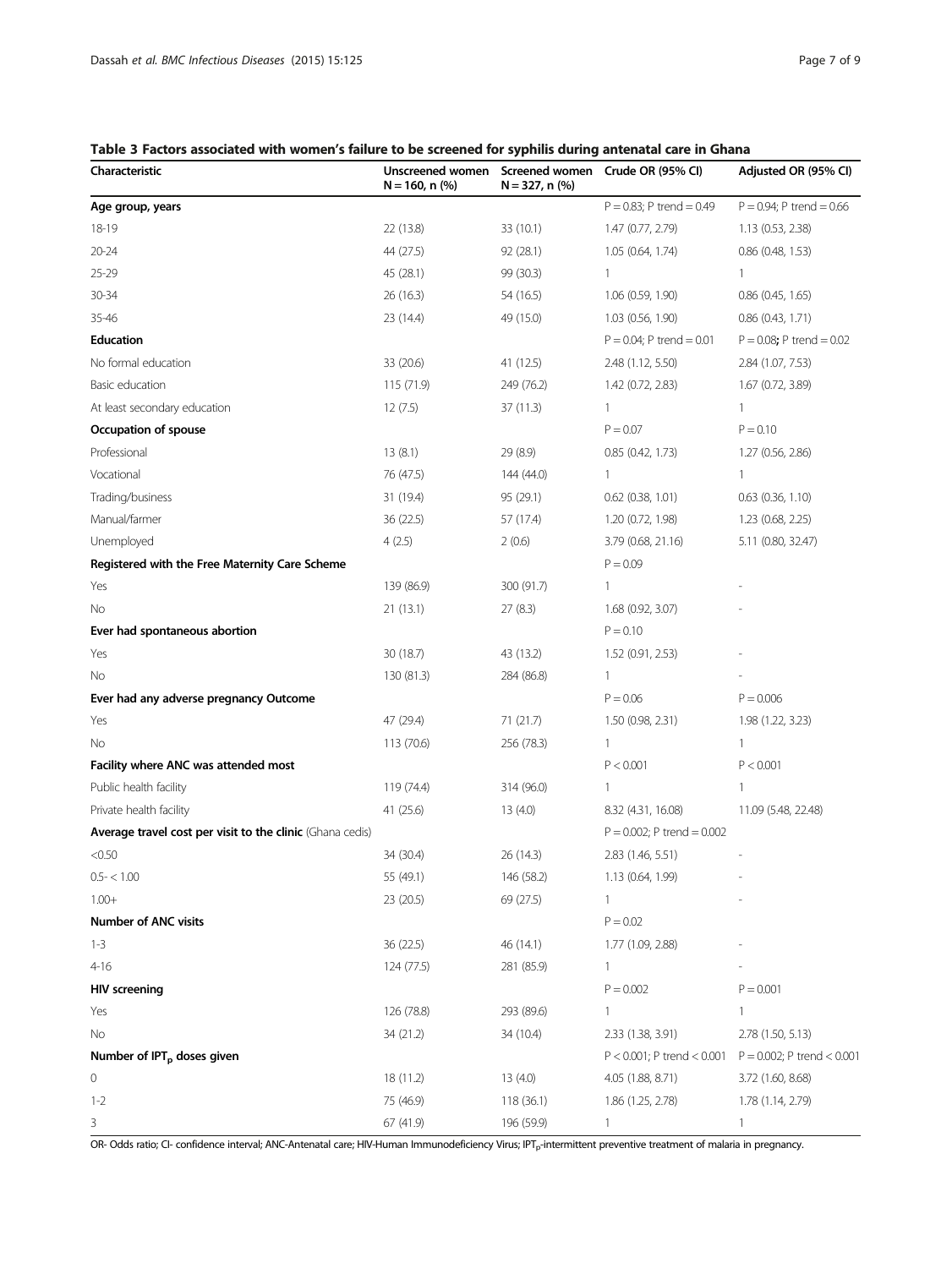access care in private health facilities and "receive less" (at least in terms of syphilis screening), other studies conducted in Tanzania and The Gambia suggest that seeking care in private facilities may be related to a better socio-economic status. Additionally, most pregnant women tend to be less satisfied with the physical environment, long waiting times, privacy during consultation, health care provider attitude and the provision of information or reassurance in most public facilities [\[15,16\]](#page-8-0). It is imperative that use of syphilis POCTs must be extended to these private health facilities if the goal of achieving universal access to antenatal syphilis screening and treatment is to be attained. While it may be easy to train private midwives to perform these tests, a key challenge however, may be monitoring that testing occurs and that the quality of testing provided by private midwives is maintained.

It is perhaps not surprising that women who were screened for HIV or who received  $IPT<sub>p</sub>$  for malaria were more likely to be screened for syphilis, as all three interventions are usually administered in combination by midwives in most facilities, except in tertiary health facilities and few other facilities where doctors or medical assistants are required to order laboratory investigations or prescribe treatments. Our findings highlight the benefits and demonstrate the synergistic effects of providing an essential integrated package of services during ANC, as the uptake of one intervention will be influenced by the uptake of another antenatal intervention. Integrating maternal syphilis screening into ANC with established PMTCT programmes may not only be efficient and easier to implement [\[10,17,18\]](#page-8-0), but also more cost-effective [[19,20\]](#page-8-0). This can be facilitated by emerging technologies such as point-of-care dual or multiplex test kits combining tests for HIV, syphilis and other infections in a single cartridge [\[21\]](#page-8-0). The potential benefits of integration of ANC interventions are particularly obvious with the so-called "focused ANC" service provision in resourcelimited settings, which can result in improvement in the quality of ANC, more efficient use of scarce resources by avoiding duplication of services, and making concurrent use of training, monitoring and supervision [\[18,19,22,23](#page-8-0)]. While taking advantage of integrated services, care must be taken not to overload limited staff or overburden already stretched health facilities beyond their capacities [[11](#page-8-0),[23\]](#page-8-0).

In agreement with previous studies [\[7,12,13](#page-8-0)], we observed an increasing risk of being unscreened with decreasing education levels. Unfortunately however, these women may also be at increased risk of syphilis infection since lower educational status appears to be an independent risk factor for congenital syphilis [\[24](#page-8-0)]. It is also possible that some of the women who experienced previous adverse pregnancy outcomes may have been seropositive for syphilis. These adverse pregnancy outcomes

are known to be associated with maternal syphilis [[25,26\]](#page-8-0). Moreover, routine antenatal syphilis screening was virtually non-existent prior to the rollout of syphilis POCTs.

Some women with positive syphilis serology and their babies were not treated, either because of ignorance or negligence on the part of the providers or lack of syphilis treatment (benzathine penicillin) in their facilities. It is unlikely that these women were screened for syphilis in their previous pregnancies. As observed in many prenatal services offering STI interventions in Africa [[11,27-29](#page-8-0)], partner notification and treatment were poor in this study. It is unfortunate that most women were not asked to invite their partners, suggesting that post-test counselling was inadequate. Effective posttest counselling could have improved partner notification and treatment [[27,28](#page-8-0)]. These seropostive women may also be at risk of re-infection since their partners could have been seropositive for syphilis. These findings indicate the need to ensure that there are clear and uniform guidelines for the screening and treatment of all pregnant women, and partners and babies of syphilis seropositive women in all facilities.

This study had a number of limitations. Our findings may be prone to selection bias since cases and controls were selected from healthcare facilities. Although ANC coverage was generally high (>90%), supervised delivery rate rates in the Ashanti region were much lower (42%) [[30\]](#page-8-0). Women without antenatal records or access to ANC were excluded from the study: It is possible that risk factors for these women may be different from those who seek ANC or deliver at healthcare facilities. Women under 18 years were excluded due to legal reasons. However, younger pregnant women especially adolescents, may be less likely to use ANC services [\[31](#page-8-0)] and could be at increased risk of not being screened for syphilis during pregnancy. Women were considered to be unscreened if there was no documentation of a syphilis test result in their ANC record booklets. It is possible some women were screened but staff failed to record their test results, resulting in misclassification bias. This is however expected to be minimal as documentation in the ANC record booklet was generally good.

#### Conclusion

Important risk factors for not being screened, following the national rollout of syphilis POCTs, related to the choice made by pregnant women of the health facilities where they seek antenatal care, which included places where even the basic ANC recommended package (HIV screening and IPT<sub>p</sub> for malaria) was not implemented. Secondly, even where screening was carried out, important complementary interventions such as partner notification and prophylactic treatment of babies of syphilis